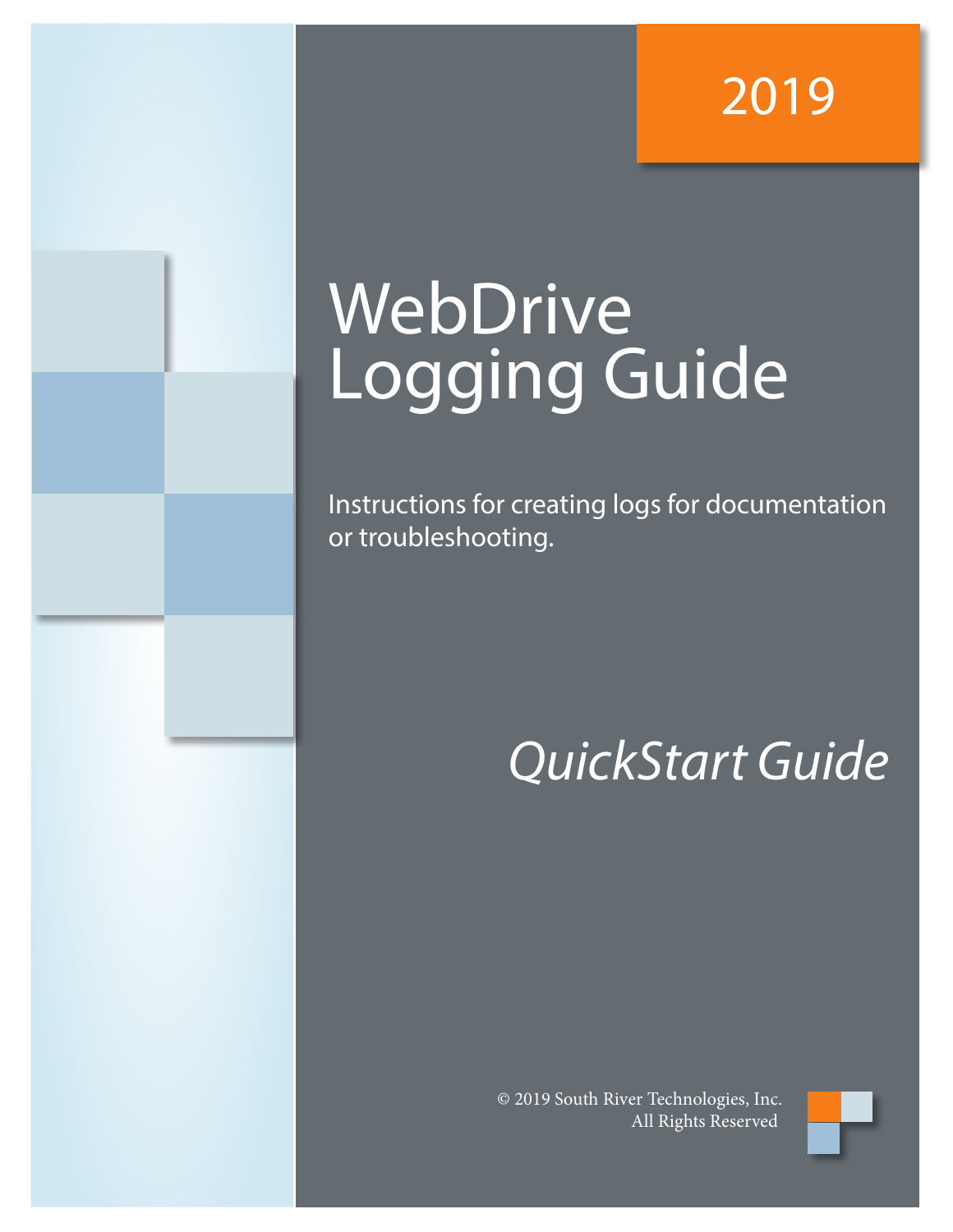

# WebDrive Logging

Within the WebDrive console, you can set several levels of logging. For routine logs, which may be temporarily stored or archived, a simple logging level is more appropriate. These logs are smaller, so don't take as many resources to create and store. However, verbose logging contains the highest level of detail on the processes going on in WebDrive, so they can show a more complete picture of a problem while trying to troubleshoot. A SRT support representative may ask for a debug log file, which is the most verbose log, if a complicated problem arises.

To generate and send a debug log file in WebDrive for Windows:

- 1. Disconnect the mapped drive in WebDrive (if it is currently connected).
- 2. Go to App Settings > Cache Settings and choose to "Clear Cache."
- 3. Go to App Settings > Logging and enable all logging options (check all boxes).
- 4. Connect the mapped drive in WebDrive.
- 5. Reproduce the issue.
- 6. Disconnect the mapped drive in WebDrive.
- 7. Go to App Settings > Logging > View Logs and attach the resulting log file to this email.

| App/Program Settings        |                                                     |
|-----------------------------|-----------------------------------------------------|
| General                     | Log Settings                                        |
| Settings                    | ☑ Log connection information to a file              |
| License Information         | Folder to store log files in                        |
| Logging                     | C:\Users\user.company\Documents\WebDrive\Logs<br>m. |
| <b>File Transfer</b>        | Truncate log file on each connect                   |
| Security                    | <b>View Logs</b>                                    |
| Proxy HTTP                  | Log Options                                         |
| Proxy FTP                   | V Log informational messages                        |
| Cache                       | U Log verbose information                           |
| <b>Cache Settings</b>       | U Log file I/O information                          |
| <b>Basic Cache Settings</b> | U Log protocol traffic to server                    |
|                             | U Log detailed protocol traffic to server           |
|                             | U Log debug information                             |
|                             |                                                     |
|                             |                                                     |
|                             |                                                     |
|                             |                                                     |
|                             |                                                     |
|                             | OK<br>Cancel                                        |